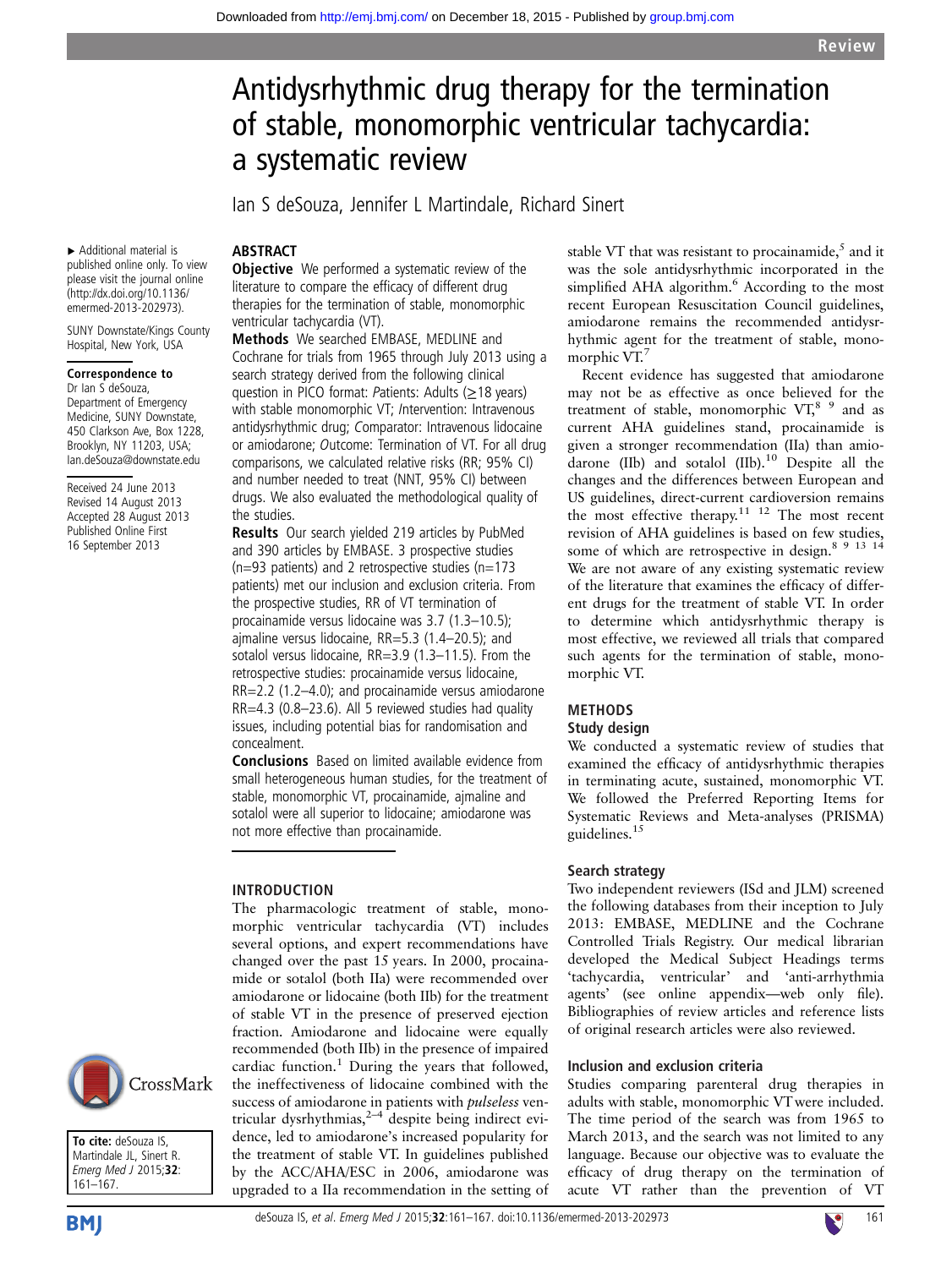recurrence, we excluded studies that measured the suppressive effect of intravenous drugs on the electrophysiologic inducibility of VT. We also excluded those studies that measured the effect of oral drug therapies on the frequency of VT episodes. Two reviewers (ISd and JLM) performed eligibility assessment independently and in a blinded manner, and arbitration about article selection was not required. The intervention in the majority of the studies was any antidysrhythmic other than lidocaine. The comparator was lidocaine or its European derivative, lignocaine. An additional study compared procainamide with amiodarone.

## Data collection and processing

Data elements extracted directly from included articles included: (1) patient characteristics (age, gender, method of diagnosis, underlying cause of VT), (2) trial inclusion and exclusion criteria, (3) intervention type (type, dose, administration of antidysrhythmic drug) and (4) efficacy of VT termination and adverse effects. We contacted the primary author of Marill et al in order to obtain data related to the adverse effects of amiodarone—specifically, the rate of hypotension observed in patients who received amiodarone as the initial agent.

## Outcome measures and data analysis

Our primary outcome measure was the successful pharmacological termination of VT; more specifically, the restoration of baseline rhythm after intravenous drug administration. Two-by-two tables (termination vs non-termination of VT) were constructed with primary data extracted from each of the included studies. Data related to the efficacy of antidysrhythmic drugs used in the crossover arms of prospective studies<sup>13</sup> <sup>14</sup> <sup>16</sup> were excluded to minimise the risk of confounding from carryover drug effect. Similarly, from one retrospective study, $17$  we excluded data abstracted from observations when the drug in question was administered after another antidysrhythmic agent. Relative risk (RR) and number needed to treat (NNT) with 95% CIs were used to estimate treatment effect (RevMan5, Copenhagen). Our secondary outcome measure was the rate of adverse effects associated with each medication. We specifically looked for episodes of bradycardia, hypotension, acceleration of VT, neurologic symptoms and death. We did not perform a meta-analysis due to the significant heterogeneity across the included trials.

# Quality assessment

Each prospective study was evaluated for its adequacy in randomisation, concealment of allocation and blinding. Retrospective studies were also appraised according to the Gilbert and Lowenstein criteria.<sup>18</sup> No studies were excluded based on risk of bias.

# RESULTS

## Search results

The flow diagram of our search is illustrated in figure 1. Our search of MEDLINE and EMBASE registries yielded a total of 574 unique studies. Search of the Cochrane Library did not return any studies, but we found an additional two from examination of references, which ultimately did not meet inclusion criteria. After review of titles and abstracts, 547 studies were rejected for relevance. Of the 27 studies reviewed in full-text format, five were determined to meet inclusion criteria: three prospective studies with a total of 93 patients and two retrospective trials with a total of 173 patients (for all 5 studies, total  $n=266$ ).



Figure 1 Selection process to obtain articles for review.

A majority of these 27 studies were excluded because they evaluated the efficacy of intravenous drugs in suppressing the electrophysiologic induction of VT. The primary outcome of these studies was determined to be different from our outcome measure of successful VT termination. Of the five selected trials, four<sup>13 14 17 19</sup> were in English and one<sup>16</sup> was in German. The German study<sup>16</sup> was reviewed by an emergency medicine physician who is fluent in German (see acknowledgements).

# Study characteristics

Three of the five included studies, Ho et  $al$ ,<sup>13</sup>, Gorgels et  $al$ <sup>14</sup> and Manz et al,<sup>16</sup> were randomised, prospective trials with crossover design. Studies by Marill et  $al^{17}$  and Komura et  $al^{19}$ were retrospective and observational in design. Sample sizes ranged from  $29^{14}$  to 90.<sup>19</sup>

Inclusion and exclusion criteria are described for the five selected studies in table  $1.^{13}$   $14$   $16$   $17$   $19$  Studies differed in their decision to exclude patients with VT in the setting of acute myocardial infarction (MI). Gorgels et  $al^{14}$  and Komura et  $al^{19}$ excluded patients with acute MI, whereas Ho et  $al$ ,<sup>13</sup> Manz et al<sup>16</sup> and Marill et al<sup>17</sup> did not. All but one study<sup>17</sup> excluded persons who had received intravenous antidysrhythmic therapy prior to administration of study drug.

All but one study<sup>16</sup> limited their analyses to cases of spontaneous VT. Manz et  $al^{16}$  included individuals with stimulus-induced VT; that is, the investigators electrophyiologically induced the dysrhythmia and then measured the response to antidysrhythmic agent. VT in 27 of this study's 31 individuals occurred by programmed stimulation rather than spontaneously. All studies<sup>13</sup><sup>14</sup> <sup>16</sup><sup>17</sup><sup>19</sup> used ECG criteria to determine VT for inclusion in the trials. However, after enrolment, the diagnosis of VT was confirmed by electrophysiologic reproduction in variable percentages of patients (ranging from 39% to 100%) among the studies.<sup>13 14</sup> <sup>16</sup> <sup>17</sup> <sup>19</sup>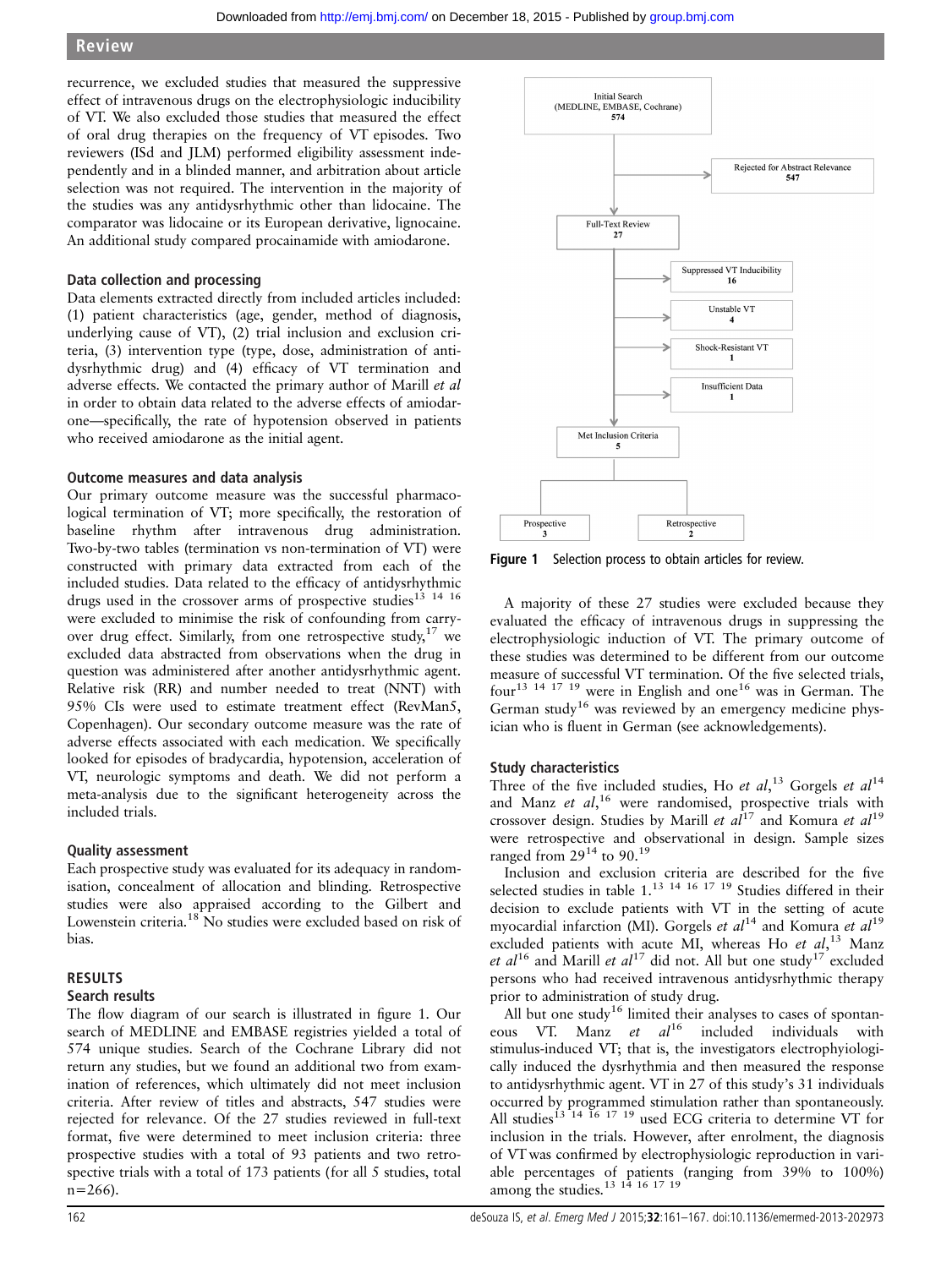| Study                       | <b>Characteristics</b>                                                                                                                                                                                                                                                                                                                  | <b>Intervention</b>                                                    | Comparison                                                 | <b>Outcomes</b><br>VT termination<br>in 15 min or<br>haemodynamic<br>deterioration |  |
|-----------------------------|-----------------------------------------------------------------------------------------------------------------------------------------------------------------------------------------------------------------------------------------------------------------------------------------------------------------------------------------|------------------------------------------------------------------------|------------------------------------------------------------|------------------------------------------------------------------------------------|--|
| Ho et $al^{13}$             | Inclusion criteria: ECG criteria<br>Exclusion criteria: Previous enrolment, receipt of lignocaine or sotalol in previous 24 h, poor<br>haemodynamic status requiring DCCV, torsade de pointes, or VT interrupted by sinus rhythm<br>Sample size: n=33<br>Gender: male 79%<br>Age: $68\pm6$ years (sotalol); $61\pm18$ years (lidocaine) | Sotalol 100 mg<br>over 5 min                                           | Lignocaine<br>100 mg over<br>5 min                         |                                                                                    |  |
| Gorgels et al <sup>14</sup> | Inclusion criteria: ECG criteria<br>Exclusion criteria: severe CHF or hypotension during VT, polymorphic VT, acute MI, digitalis<br>intoxication, extracardiac disorders<br>Sample size: n=29<br>Gender: male 86%<br>Age: $60\pm12$ years (procainamide); $62\pm14$ years (lidocaine)                                                   | Procainamide<br>10 mg/kg at<br>$100$ mg/min                            | Lidocaine<br>1.5 mg/kg over<br>2 min                       | VT termination<br>in 15 min                                                        |  |
| Manz et al <sup>16</sup>    | Inclusion criteria: ECG and EPS-confirmed<br>Exclusion criteria: cardiogenic shock or previous treatment with amjalin or lidocaine<br>Sample size: n=31<br>Gender: male 77%<br>Age: $54\pm12$ years (ajmalin); $58\pm10$ years (lidocaine)                                                                                              | Ajmaline 50 mg<br>over 3-5 min                                         | Lidocaine<br>100 mg over<br>$3-5$ min                      | VT termination                                                                     |  |
| Marill et $al^{17}$         | Inclusion criteria: ECG criteria, receipt of amiodarone or procainamide<br>Exclusion criteria: VT during cardiac arrest, vasopressor requirement, EP-induced VT<br>Sample size: n=83<br>Gender: male 70%<br>Age: unknown                                                                                                                | Procainamide<br>500 mg at<br>minimum rate<br>15 mg/min                 | Amiodarone<br>150 $mg$ at<br>minimum rate<br>10 mg/min     | VT termination<br>in 20 min                                                        |  |
| Komura et al <sup>19</sup>  | Inclusion criteria: ECG criteria, initial receipt of procainamide or lidocaine<br>Exclusion criteria: altered consciousness, chest pain or ECG suggesting acute MI, previous<br>DCCV or drug therapy<br>Sample size: n=90<br>Gender: male 67%<br>Age: $60\pm14$ years                                                                   | Procainamide<br>100 mg $q1 -$<br>2 min<br>(maximum<br>$800 \text{ mg}$ | Lidocaine 50 mg<br>boluses<br>(maximum<br>$150 \text{ mg}$ | VT termination<br>or<br>haemodynamic<br>deterioration                              |  |

Lidocaine was the most commonly studied drug (in 4 of 5 studies).<sup>13 14 16 19</sup> Dosages of lidocaine were given as intravenous boluses and similar among these studies  $(1.5 \text{ mg/kg},^{14})$ 100 mg,  $^{13}$  1<sup>6</sup> 50–150 mg<sup>19</sup>). Two studies<sup>14 19</sup> compared procainamide with lidocaine and used comparable dosing regimens of procainamide (100 mg every 1–2 min). One study<sup>17</sup> retrospectively compared procainamide with amiodarone, and this trial reported a maximum dosage of procainamide of 500 mg. This procainamide dose was lower than that used in the other two procainal that the studies<sup>14 19</sup> (10 mg/kg<sup>14</sup> and 800 mg<sup>19</sup>) that compared procainamide to lidocaine. Additionally, Marill et  $al^{17}$  included cases where procainamide was given as an infusion (average rate 21 mg/kg/min), whereas Komura et  $al^{19}$  allowed for upward titration of 100 mg bolus doses every 1–2 min. However, Komura et  $al^{19}$  studied a more rapid rate of drug administration than that described in Marill et  $al^{17}$ 

In all studies,  $^{13}$  14 16 17 19 group comparison data for baseline characteristics included underlying coronary artery disease, structural heart disease, and left ventricular ejection fraction. Potassium levels were reported in Ho et  $al$ ,<sup>13</sup> Gorgels et  $al$ ,<sup>14</sup> and Marill et al.<sup>17</sup>

All studies sought to evaluate the efficacy of intravenous drugs in terminating acute VT, although only three studies<sup>13 14 17</sup> specified predetermined time periods (ranging from 15 to 20 min) after which VT termination would be determined to be unsuccessful following drug administration. Komura et  $al^{19}$  deemed termination of VT unsuccessful when VT was persistent after upward titration of drug reached threshold dosages (procainamide >400 mg, lidocaine 150 mg).

Recurrence of VT was handled differently by the two studies<sup>13 17</sup> that explicitly addressed this issue. Ho et  $al^{13}$  classified subjects who had recurrence after termination of VT by study drug as successful responders to drug treatment. Marill

et  $al^{17}$  classified a recurrence of VT within 5 min of VT termination as failed termination. Thus, the definition of successful VT termination differed between these two studies.<sup>13 17</sup>

## **Trial quality**

None of the prospective studies<sup>13 14 16</sup> were registered at clinicaltrials.gov or the EU Clinical Trials Register. The sources of bias in this review are summarised in table 2. Persons were reported as randomised in all three prospective studies<sup>13 14 16</sup>; however, none of these studies described their specific randomisation method. Only in Ho *et al*<sup>13</sup> did the investigators describe the method of allocation concealment and blinding in the study. None of the three prospective studies<sup>13 14</sup> <sup>16</sup> reported a predetermined sample size estimate, and sample sizes ranged from  $29<sup>14</sup>$  to 33.<sup>13</sup> All prospective studies<sup>13 14 16</sup> included a description of baseline characteristics of each group and reported both groups as similar. Also in these three trials,  $13 \times 14 \times 16$  the groups were analysed with an intention-to-treat manner, and follow-up was complete.

Although retrospective studies are typically excluded from systematic reviews of drug therapies, we included two such studies for the sake of completion. Due to inherent biases associated with retrospective design, we further evaluated the quality of the two retrospective studies<sup>17</sup> <sup>19</sup> using non-validated criteria proposed by Gilbert and Lowenstein.<sup>18</sup> The findings are summarised in table 3. Komura et  $al^{19}$  only met criteria for case selection. Procainamide was the preferred drug to administer in this study (given to 70 patients, as against the 20 who received lidocaine) and physicians may have been subject to selection bias in a way that exaggerates the difference in outcomes between drugs. The study by Marill *et al*<sup>17</sup> met all quality measures by Gilbert and Lowenstein, but the results are still subject to confounding; in some cases, the drug in question was not the first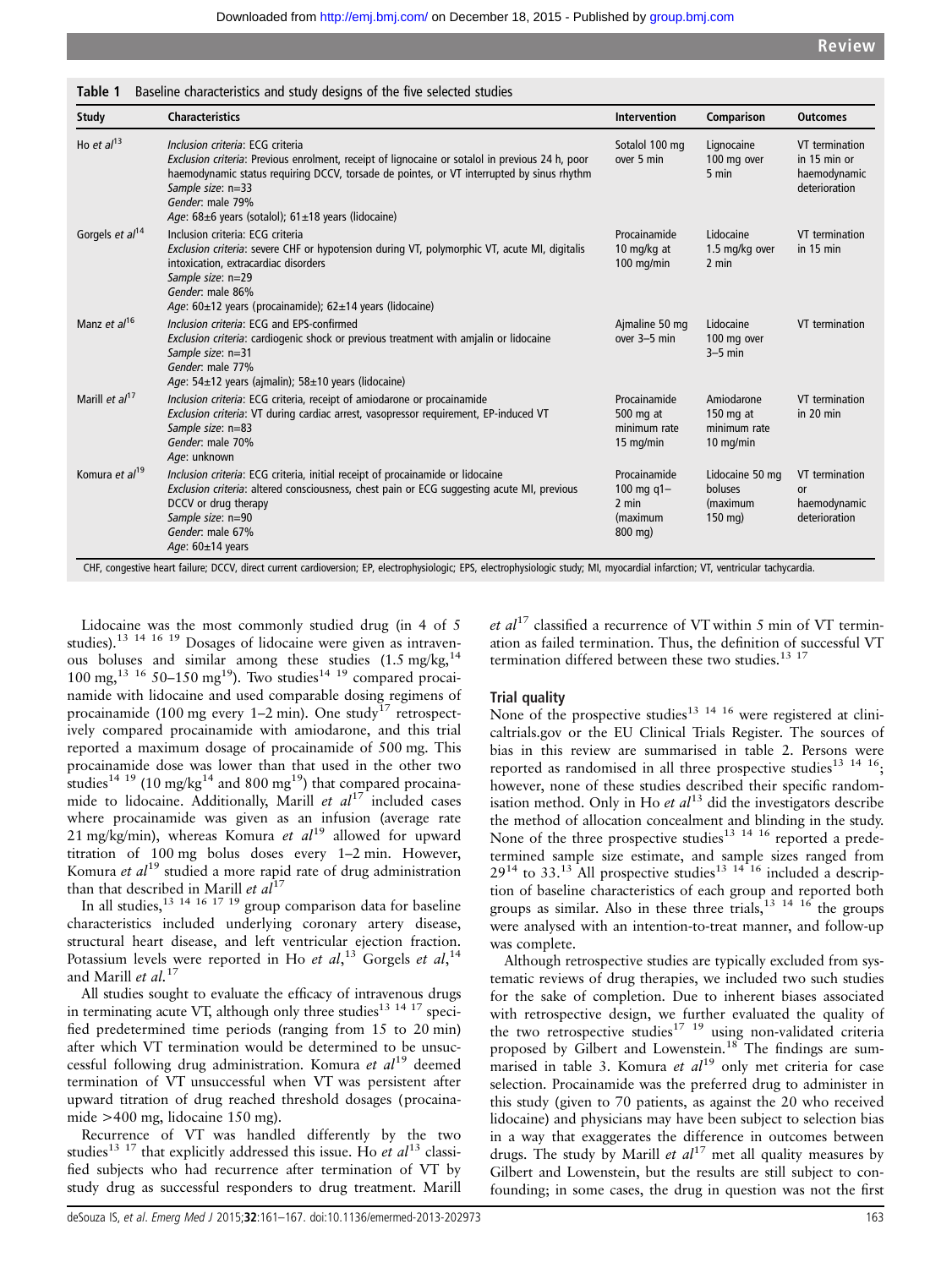| Table 2 Critical appraisal of the five selected studies |  |  |  |  |  |  |
|---------------------------------------------------------|--|--|--|--|--|--|
|---------------------------------------------------------|--|--|--|--|--|--|

| Study                       | <b>Randomisation</b>                      | Concealment | <b>Blinding</b> | Intention to<br>treat | <b>Baseline</b><br>comparisons | <b>Cointerventions</b>                                                                         | Complete<br>follow-up |
|-----------------------------|-------------------------------------------|-------------|-----------------|-----------------------|--------------------------------|------------------------------------------------------------------------------------------------|-----------------------|
| Ho et $al^{13}$             | Randomised, crossover                     | Yes         | Yes             | Yes                   | Yes                            | Concurrent oral antidysrhythmic therapy                                                        | Yes                   |
| Gorgels et al <sup>14</sup> | Randomised, unclear<br>process; crossover | <b>No</b>   | <b>No</b>       | Yes                   | Yes                            | Concurrent oral antidysrhythmic therapy                                                        | Yes                   |
| Manz et al <sup>16</sup>    | Randomised, unclear<br>process; crossover | <b>No</b>   | <b>No</b>       | Yes                   | Yes                            | Concurrent oral antidysrhythmic therapy                                                        | Yes                   |
| Marill et $a^{17}$          | Retrospective cohort                      | <b>No</b>   | <b>No</b>       | <b>No</b>             | Yes                            | Concurrent oral antidysrhythmic therapy;<br>other antidysrhythmic given prior to study<br>drug | Yes                   |
| Komura et $al^{19}$         | Retrospective cohort                      | <b>No</b>   | <b>No</b>       | Yes                   | Yes                            | None reported                                                                                  | Yes                   |

agent administered. The results from these observational studies serve to generate ideas towards future investigation; no substantial conclusions should be drawn from them.

## Primary outcome analysis

The success rates of VT termination are included in table 4. In the four studies<sup>13</sup> <sup>14</sup> <sup>16</sup> <sup>19</sup> that compared lidocaine with another antidysrhythmic medication, lidocaine successfully terminated VT less frequently than procainamide, sotalol, and ajmaline. In Ho et  $al$ ,<sup>13</sup> the investigators report that two of the patients randomised to the lidocaine group had supra-VT with aberrancy that was misdiagnosed as VT. The dysrhythmia in these two patients was not successfully terminated, but even if removed from the data, the difference between sotalol (69%) and lidocaine (20%) remained significant.<sup>13</sup> The NNT of procainamide compared with lidocaine, based on data pooled from the two studies<sup>14 19</sup> that compared these drugs was two (95% CI 1.5 to 3.6). In the retrospective trial<sup>17</sup> that compared amiodarone with procainamide, there was no significant difference in efficacy.

## Secondary outcome analysis

The adverse effects reported in each study are summarised in table 5. Death was reported in four patients from the studies included in this review. One died in the setting of an acute large MI 6 h after successful termination of VT by sotalol. A second death was attributed to the administration of lignocaine following the misdiagnosis of sinus tachycardia with QRS complex widening secondary to severe hyperkalemia. A third patient died after receiving lignocaine followed by a dose of sotalol. Clinical history suggests this patient may have died in the setting of digoxin toxicity. One patient with ischaemic cardiomyopathy died despite repeated implantable cardiovascular defibrillator (ICD) shocks and amiodarone bolus plus infusion over 15 h.

When data is pooled by drug, hypotension occurred at a rate of 5% with lidocaine/lignocaine, 6% with sotalol, 3% with procainamide, and 7% with amiodarone. The rate of hypotension due to procainamide may be underestimated, as a large proportion of cases are from Komura et  $al^{19}$  whose investigators reported no adverse effects associated with either lidocaine or procainamide. This under-reporting may actually be due to

missing data, a bias typically associated with retrospective study design. Neurologic symptoms (dizziness, transient speech problems, visual problems, paresthesias) were associated with lidocaine administration in Manz et al.<sup>16</sup> Other neurologic symptoms (tinnitus, transient hearing impairment) were reported after lignocaine in Ho et  $al$ <sup>13</sup> When data was pooled from those two studies,  $13 \times 16$  neurologic symptoms occurred after lidocaine/lignocaine at a rate of 16%.

## **DISCUSSION**

Our systematic review of the pharmacological termination of stable, monomorphic VT dissuades us from recommending lidocaine as the optimal treatment choice. The current literature is limited to few prospective trials with small sample sizes, and retrospective observational studies with the latter group inherently subject to selection bias and confounded results.<sup>20</sup> However, the available evidence based on prospective studies supports the use of procainamide, sotalol, or ajmaline as initial drug treatment for terminating stable, monomorphic VT.

The two studies $^{13}$  <sup>19</sup> that compared lidocaine and procainamide excluded patients with acute MI. Lidocaine is thought to block sodium channels more effectively in ischaemic myocardium; it may be a more effective therapy in suppressing automaticity, which is believed to be the typical mechanism of dysrhythmia induction in VT in the setting of acute  $MI^{21}$ Therefore, the difference in treatment effect between lidocaine and procainamide might have been less significant had these studies included patients with acute MI. By contrast, Ho *et al*<sup>13</sup> and Manz *et al*<sup>16</sup> did not exclude patients with acute MI; therefore, the difference in treatment effect between lidocaine and sotalol/ajmaline may be considered more clinically relevant. The variation in exclusion of patients with MI from the reviewed studies precludes us from making recommendations to all comers presenting to an emergency department with stable, monomorphic VT.

One major methodological concern raised in our review of the included prospective trials was a lack of a priori sample size determination. Gorgels et  $al^{14}$  ended their study after 14 patients had received lidocaine and 15 received procainamide as initial study drugs. Manz et  $al^{16}$  terminated their study after 16 patients

| Table 3<br>Additional appraisal of the two retrospective studies (Gilbert and Lowenstein criteria) |                    |                       |                         |                     |                 |                  |                         |  |
|----------------------------------------------------------------------------------------------------|--------------------|-----------------------|-------------------------|---------------------|-----------------|------------------|-------------------------|--|
| Study                                                                                              | <b>Abstractors</b> | <b>Case selection</b> | <b>Abstraction form</b> | Variable definition | <b>Meetings</b> | Monitorina       | Inter-rater reliability |  |
| Marill et $a^{17}$<br>Komura et al <sup>19</sup>                                                   | Yes<br>No          | Yes<br>Yes            | Yes<br>No               | Yes<br>No           | Yes<br>No       | Yes<br><b>No</b> | Yes<br><b>No</b>        |  |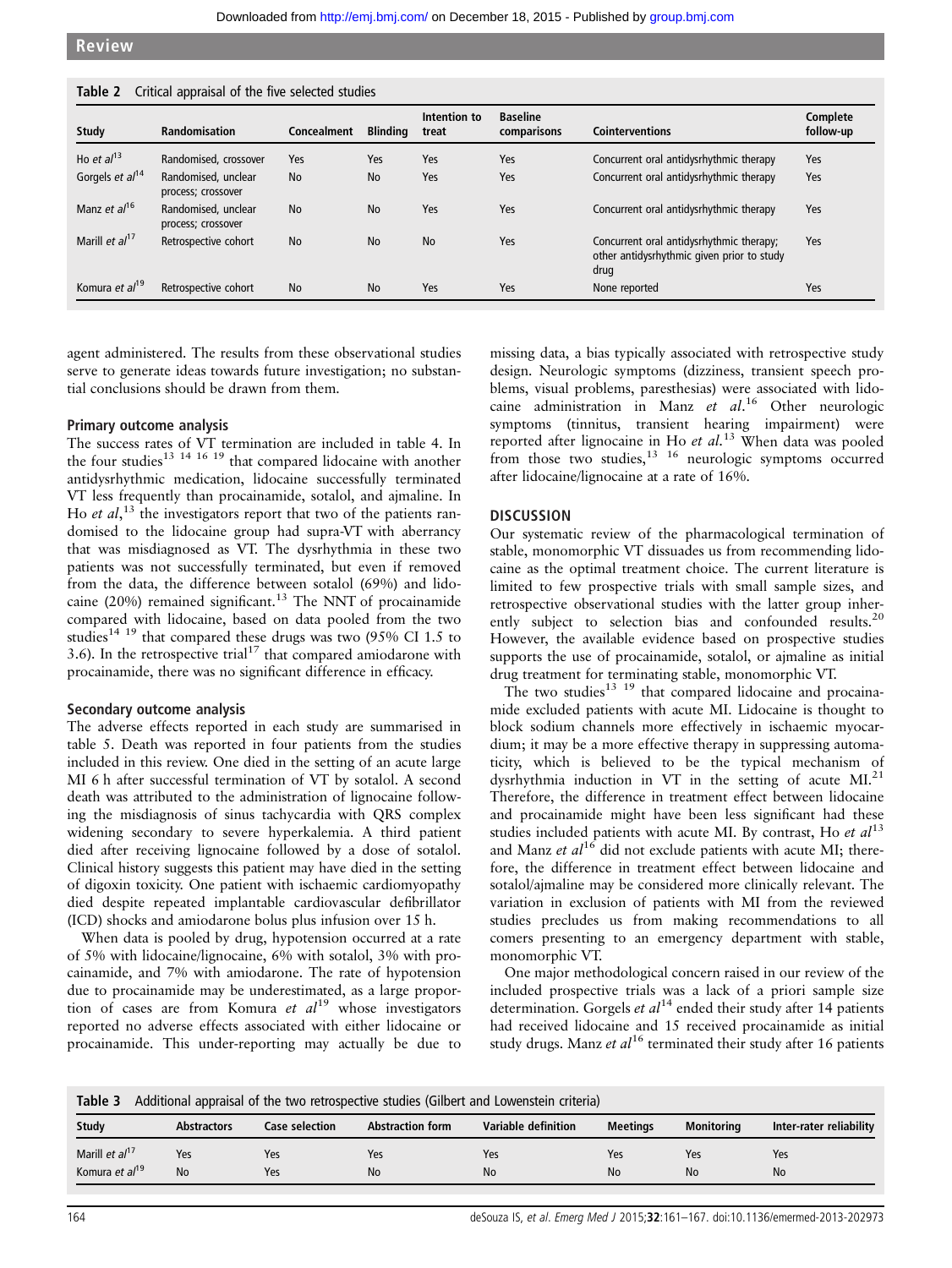| Table 4<br>- Kates of successibilities initiation of active vehiticular tachycarula |                       |                                 |                     |                          |                     |                |                                    |                            |  |
|-------------------------------------------------------------------------------------|-----------------------|---------------------------------|---------------------|--------------------------|---------------------|----------------|------------------------------------|----------------------------|--|
| Study                                                                               | <b>Sample</b><br>size | Lidocaine/lignocaine<br>$(\% )$ | Procainamide<br>(%) | <b>Amiodarone</b><br>(%) | Aimaline<br>$(\% )$ | Sotalol<br>(%) | <b>Relative risk</b><br>(95% CI)   | <b>NNT (95% CI)</b>        |  |
| Ho et $al^{13}$                                                                     | 33                    | 3/17(18)                        |                     |                          |                     | 11/16(69)      | 3.9 (1.3 to 11.5) 2.0 (1.2 to 4.5) |                            |  |
| Gorgels et $al^{14}$                                                                | 29                    | 3/14(21)                        | 12/15(80)           |                          |                     |                | $3.7(1.3 \text{ to } 10.5)$        | $1.7(1.1 \text{ to } 3.4)$ |  |
| Manz et $al^{16}$                                                                   | 31                    | 2/16(13)                        |                     |                          | 10/15(67)           | $-$            | 5.3 $(1.4 \text{ to } 20.5)$       | $1.9(1.2 \text{ to } 3.9)$ |  |
| Marill et $a17$                                                                     | 41                    |                                 | 4/7(57)             | 8/34(24)                 |                     |                | 4.3 $(0.8 \text{ to } 23.6)$       | 3.0 (-17.5 to 1.4)*        |  |
| Komura et al <sup>19</sup>                                                          | 90                    | 7/20(35)                        | 53/70 (76)          |                          |                     |                | 2.2 $(1.2 \text{ to } 4.0)$        | $2.5(1.6 \text{ to } 5.7)$ |  |

Table 4 Rates of successful termination of acute ventricular tachycardia

\*The CI for NNT includes negative numbers and zero. An alternative way to express the CI here is (NNH=17.5 to ∞ to NNT=1.37 to ∞) where ∞ represents 1/ARR, absolute risk reduction of 1/0.

NNH, number needed to harm; NNT, number needed to treat.

received lidocaine and 15 received ajmaline. It is unclear why these patient enrolment endpoints were chosen. The risk of failing to predetermine sample size is the selective termination of a study when a difference in treatment effect becomes statistically or clinically significant. Ho et  $al^{13}$  described a goal of enrolling 24–40 patients, although an explanation for this number range is not provided. An interim analysis was performed after accrual of 33 patients; at this point, the efficacy of sotalol was determined to be superior to that of lidocaine, and the study was terminated. It is unclear if this interim analysis was planned or was performed after multiple statistical examinations of data as it was accumulated. The latter approach increases the risk of a statistically significant result occurring by chance.

Two of the randomised trials<sup>14 16</sup> included in this review did not describe how randomisation was conducted or state which mechanisms, if any, there were to conceal the randomised allocation sequence. Trials with inadequate allocation concealment may overestimate treatment effect<sup>22</sup> and undermine the goal of minimising selection bias by randomisation. In addition selection bias may affect study outcomes more significantly when sample sizes are small. The same two trials<sup>14 16</sup> administered antidysrhythmic drugs in an unblinded fashion. Ascertainment bias from lack of blinding, however, was unlikely to have played a role in the patients' electrophysiologic response to drug

administration and the provider's determination of successful VT termination.

The European Council Guidelines for Resuscitation currently recommend amiodarone 300 mg over 20–60 min for the treatment of stable, monomorphic VT.<sup>7</sup> This suggested dose is double the dose that was demonstrated by Marill et  $al^{8}$  17 to be of limited effectiveness. However, Tomlinson et  $al^9$  examined patients who were given the larger bolus dose of amiodarone (300 mg) for stable VT and also reported a similarly low termination rate. The European Council Guidelines also state that specialist consultation should be sought prior to considering alternatives, such as procainamide, sotalol and nifekalant.<sup>7</sup>

In the USA, intravenous sotalol and nifekalant are unavailable, and procainamide is rarely used as the initial drug treatment for termination of stable, monomorphic VT. Marill et  $al^{17}$  reported the use of procainamide as the initial agent in only eight cases in four centres over an average of 10.8 years. The investigators suggested that the then recommended rate of infusion of 20 mg/ min to a total dose of  $17 \text{ mg/kg}^6$  made for a prohibitively long infusion time of  $68$  min. Current guidelines<sup>10</sup> recommend an infusion rate of 20–50 mg/min, so that maximum infusion rate would require a minimum of 27 min. Even this shorter time required for drug administration may be considered unacceptably long for the clinician to remain at the bedside to monitor

| Study                        | Bradycardia (%)                | Hypotension (%)                             | VT acceleration (%)                               | Neurologic symptoms (%)                        | Death (%)                                                             |
|------------------------------|--------------------------------|---------------------------------------------|---------------------------------------------------|------------------------------------------------|-----------------------------------------------------------------------|
| Ho et $al^{13}$              | Lignocaine<br>Sotalol<br>2(13) | Lignocaine<br>1(6)<br>Sotalol<br>1(6)       | Not reported                                      | Lignocaine<br>2(12)<br>Sotalol<br>$\mathbf{0}$ | Lignocaine<br>1(6)<br>Sotalol<br>1(6)<br>Lignocaine, Sotalol*<br>1(7) |
| Gorgels et al <sup>14</sup>  | Not reported                   | Lidocaine<br>2(14)<br>Procainamide<br>1(7)  | Lidocaine<br>$\mathbf{0}$<br>Procainamide<br>1(7) | Not reported                                   | 0                                                                     |
| Manz et al <sup>16</sup>     | Not reported                   | 0                                           | $\bf{0}$                                          | Lidocaine<br>9(56)<br>Ajmaline<br>$\mathbf{0}$ | 0                                                                     |
| Marill et $al^{17}$          | Not reported                   | Amiodarone<br>3(9)<br>Procainamide<br>2(25) | Not reported                                      | Not reported                                   | Amiodarone<br>1(3)                                                    |
| Komura et al <sup>19</sup> t | Not reported                   | Not reported                                | Not reported                                      | Not reported                                   | 0                                                                     |

\*Patient received sotalol after unsuccessful VT termination by lignocaine, developed hypotension and died.<br>†Komura *et al<sup>19</sup> reported 'no major side effects were observed in any patient'*. VT, ventricular tachycardia.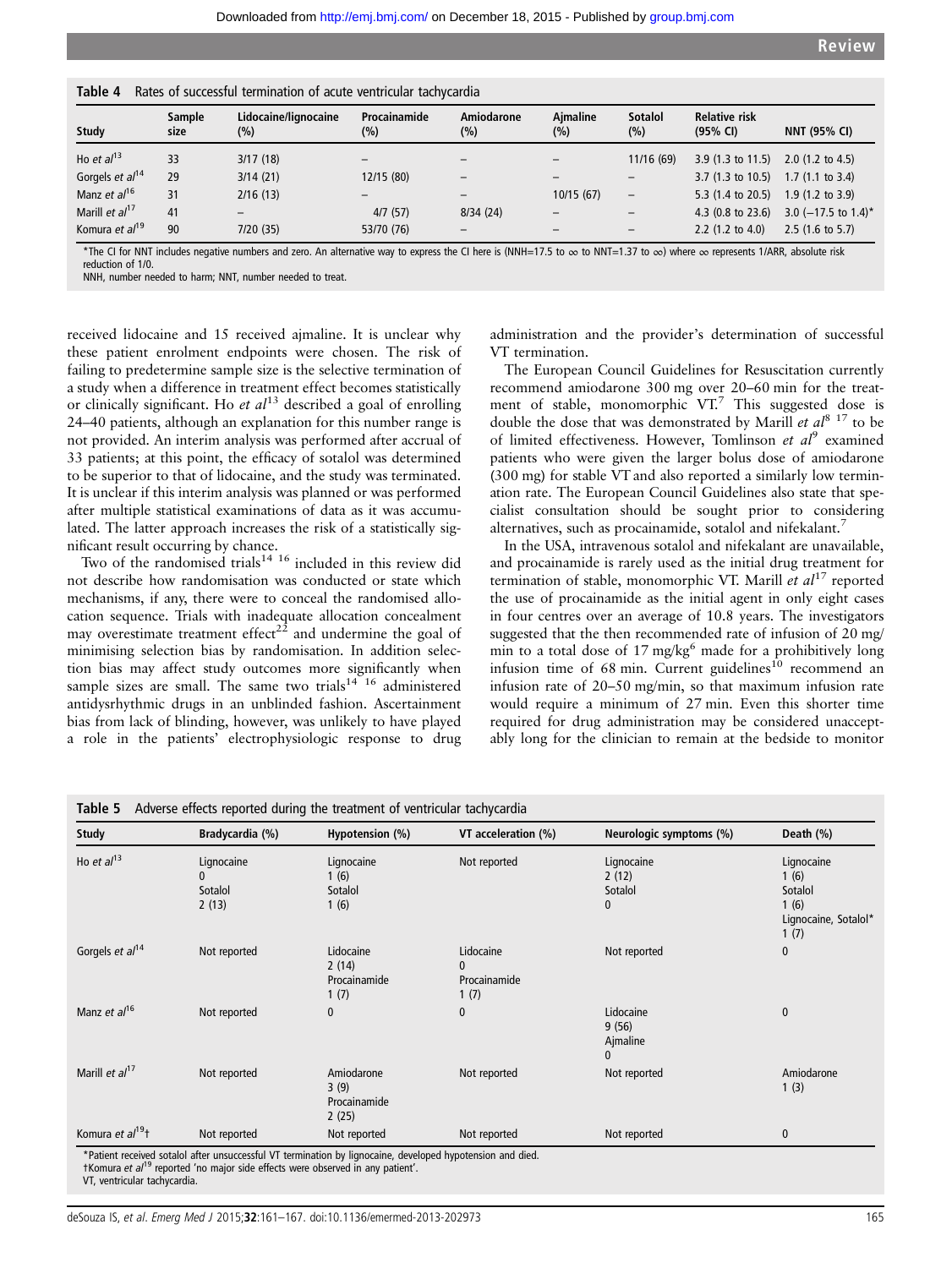the patient and wait for drug effect. It must also be recognised that the relatively high success rates reported by Gorgels et  $al^{14}$ and Komura et  $al^{19}$  involved repeated bolus doses which corresponded to a rate of 50–100 mg/min; rates that are higher than what is recommended by AHA guidelines.<sup>10</sup>

Both ajmaline and procainamide are Vaughan–Williams class IA antidysrhythmics, while lidocaine is class IB, and amiodarone and sotalol are class III. Although they span different classes, the relatively greater success of ajmaline, procainamide and sotalol in terminating re-entrant VT may be due to their common electrophysiologic effect of lengthening the refractory period, and thus, prolonging repolarisation in cardiac myo- $\text{cytes.}^{23}$  By contrast, lidocaine and amiodarone may be less effective because lidocaine predominantly affects automaticity,<sup>23</sup> and amiodarone, when given intravenously, has no significant acute effect on ventricular refractoriness and repolarisation; its antidysrhthmic efficacy is largely time-dependent and due to  $\frac{1}{24}$  accumulation of its active metabolite.<sup>24 25</sup>

We decided to exclude studies where the efficacy of antidysrhythmics in suppression of VT induction was examined, because these patients may be different than those who present to the ED with spontaneous VT. In the Electrophysiologic Study Versus Electrocardiographic Monitoring (ESVEM) trial,<sup>26</sup> seven agents were examined for efficacy in preventing death or recurrent dysrhythmia. The investigators reported that sotalol was more effective and safer than a number of antidysrhythmic drugs, including procainamide.26 However, evaluating drug efficacy was not the primary purpose of the study, and efficacy compared with placebo was not measured. A multicentre, double-blind, randomised study<sup>27</sup> later evaluated intravenous sotalol and procainamide with regards to their ability to suppress inducible ventricular dysrhythmias. Following sotalol infusion, 15/50 patients (30%) no longer had inducible, sustained VT, whereas after procainamide, the rate was 10/50 (20%). This difference was not statistically significant. Therefore, further studies are needed to determine which antidysrhythmic agent is preferred for the suppression of inducible VT.

While this review focuses on antidysrhythmic therapies, it remains clear that direct current cardioversion is the most effective treatment for monomorphic VT, stable or otherwise.<sup>9</sup> <sup>11</sup> <sup>12</sup> If antidysrhythmics are to be administered to treat stable VT, the clinician should be vigilant for subsequent hypotension and be prepared to perform direct current (DC) cardioversion. If the drug is unsuccessful after infusion, procedural sedation and urgent DC cardioversion should be performed.

## Limitations

Our systematic review has demonstrated that the available evidence comparing antidysrhythmic treatment for stable, monomorphic VT is extremely limited. The few prospective, randomised studies that address this clinical question involved small sample sizes, suboptimal methodology and significant bias. We included retrospective observational studies in order to give a more complete review of published data, but these trials are subject to additional biases related to selection, confounding and missing data. This review is also limited by the heterogeneity of drugs chosen for direct comparison; formal meta-analysis of our primary outcome could not be performed. Publication bias may have led to overstated drug efficacy, and we did not perform a review of abstracts, unpublished trials and conference proceedings. Future studies should be prospective, randomised, methodologically sound trials that use larger, predetermined sample sizes. An example of such a trial would be one that compared amiodarone and procainamide, giving particular

consideration to procainamide's rate of infusion with efficacy, safety and practicality of use in mind.

Acknowledgements We would like to thank Christopher Stewart, senior assistant librarian at SUNY Downstate Medical Center, and Dr Sarah Frasure for their assistance in conducting this study.

Contributors We confirm that all authors contributed to the planning, conduct and reporting of the work described in the article, and ISdS and JLM are responsible for the overall content as guarantors. We confirm that the manuscript has been read and approved by all named authors and that there are no other persons who satisfied the criteria for authorship that are not listed. We further confirm that the order of authors listed in the manuscript has been approved by all of us. We confirm that we have given due consideration to the protection of intellectual property associated with this work and that there are no impediments to publication, including the timing of publication, with respect to intellectual property. In so doing, we confirm that we have followed the regulations of our institutions concerning intellectual property. We understand that the corresponding author is the sole contact for the editorial process (including editorial manager and direct communications with the office). He/she is responsible for communicating with the other authors about progress, submissions of revisions and final approval of proofs. We confirm that we have provided a current, correct email address which is accessible by the corresponding author and which has been configured to accept email from the editors of BMJ.

#### Competing interests None.

Provenance and peer review Not commissioned; externally peer reviewed.

## **REFERENCES**

- 1 The American Heart Association in collaboration with the International Liaison Committee on Resuscitation. Guidelines 2000 for Cardiopulmonary Resuscitation and Emergency Cardiovascular Care. Part 6: advanced cardiovascular life support: section 7: algorithm approach to ACLS emergencies: section 7A: principles and practice of ACLS. Circulation 2000;102(8 Suppl):1136-9.
- 2 Kudenchuk PJ, Cobb LA, Copass MK, et al. Amiodarone for resuscitation after out-of-hospital cardiac arrest due to ventricular fibrillation. N Enal J Med 1999;341:871–8.
- Dorian P, Cass D, Schwartz B, et al. Amiodarone as compared with lidocaine for shock-resistant ventricular fibrillation. N Engl J Med 2002;346:884–90.
- Somberg JC, Bailin SJ, Haffajee CI, et al. Intravenous lidocaine versus intravenous amiodarone (in a new aqueous formulation) for incessant ventricular tachycardia. Am J Cardiol 2002;90:853–9.
- 5 ACC/AHA/ESC. 2006 Guidelines for Management of Patients With Ventricular Arrhythmias and the Prevention of Sudden Cardiac Death: A Report of the American College of Cardiology/American Heart Association Task Force and the European Society of Cardiology Committee for Practice Guidelines (Writing Committee to Develop Guidelines for Management of Patients With Ventricular Arrhythmias and the Prevention of Sudden Cardiac Death). J Am Coll Card 2006;48:e247–346.
- 6 The American Heart Association in collaboration with the International Liaison Committee on Resuscitation. American Heart Association Guidelines for Cardiopulmonary Resuscitation and Emergency Cardiovascular Care. Part 7.3: Management of Symptomatic Bradycardia and Tachycardia. Circulation 2005;112:IV-67–77.
- 7 Nolan JP, Soar J, Zideman DA, et al. European Resuscitation Council Guidelines for Resuscitation 2010 Section 1. Executive summary. Resuscitation 2010;81:1219–76.
- 8 Marill KA, deSouza IS, Nishijima DK, et al. Amiodarone is poorly effective for the acute termination of ventricular tachycardia. Ann Emerg Med 2006;47:217–24.
- 9 Tomlinson DR, Cherian P, Betts TR, et al. Intravenous amiodarone for the pharmacological termination of haemodynamically-tolerated sustained ventricular tachycardia: is bolus dose amiodarone an appropriate first-line treatment? Emerg Med J 2008;25:15–18.
- 10 Neumar RW, Otto CW, Link MS, et al. Part 8: adult advanced cardiovascular life support: 2010 American Heart Association Guidelines for Cardiopulmonary Resuscitation and Emergency Cardiovascular Care. Circulation 2010;122(Suppl 3): S729–67.
- 11 Lown B. Electrical reversion of cardiac arrhythmias. Br Heart J 1967;29:469-89.
- Atkins DL, Dorian P, Gonzalez ER, et al. Treatment of tachyarrhythmias. Ann Emerg Med 2001;37:S91–109.
- 13 Ho DSW, Zecchin RP, Richards DAB, et al. Double-blind trial of lignocaine versus sotalol for acute termination of spontaneous sustained ventricular tachycardia. Lancet 1994;344:18–23.
- Gorgels AP, van den Dool A, Hofs A, et al. Comparison of procainamide and lidocaine in terminating sustained monomorphic ventricular tachycardia. Am J Cardiol Jul 1 1996;78:43–6.
- 15 Liberati A, Altman DG, Tetzlaff J, et al. The PRISMA statement for reporting systematic reviews and meta-analyses of studies that evaluate health care interventions: explanation and elaboration. Ann Intern Med 2009;151:W65–94.
- 16 Manz M, Luderitz B. Emergency treatment of ventricular tachycardias: Ajmaline and lidocaine compared. Deutsche Medizinische Wochenschrift 1988;113:1317–21.